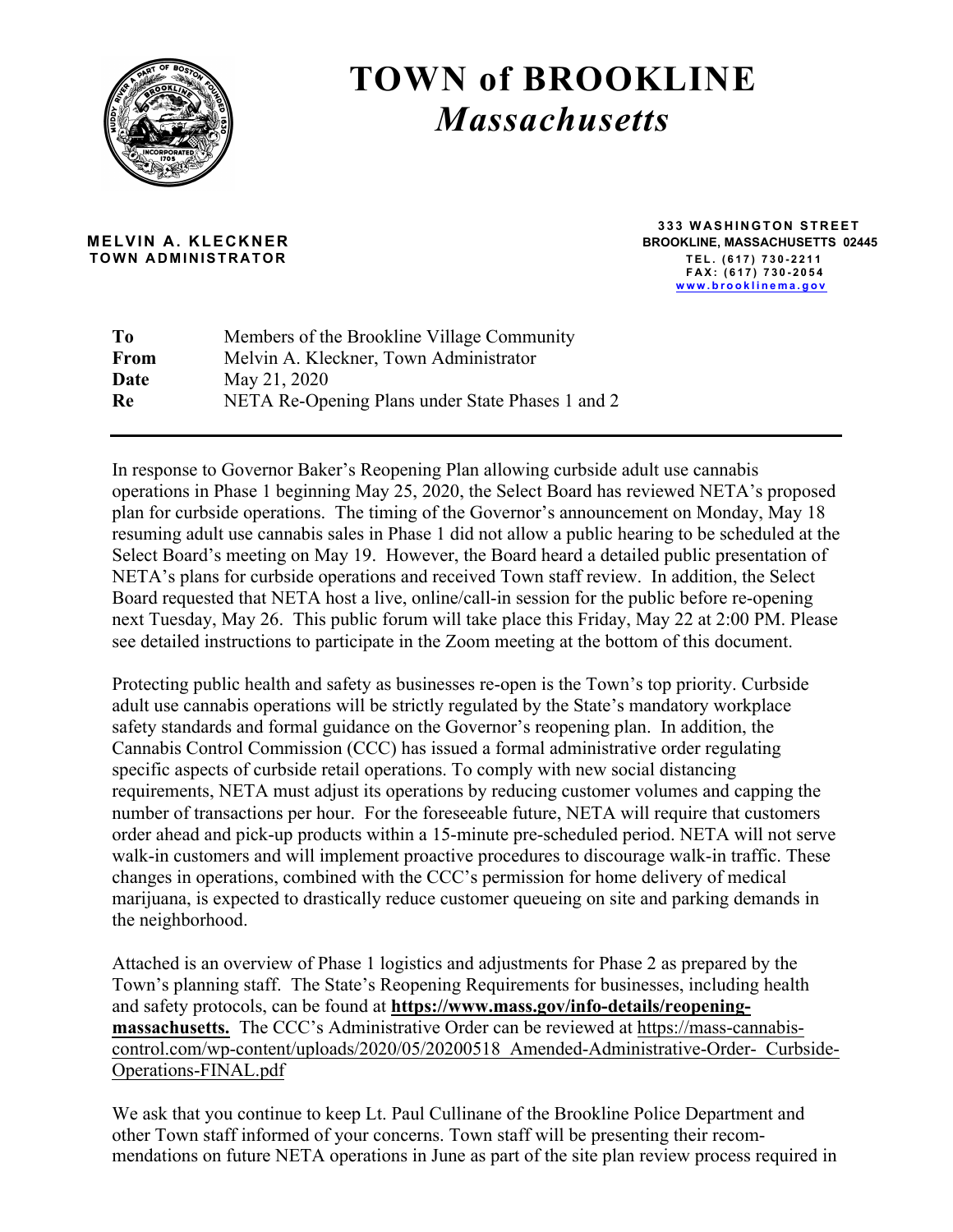the Select Board's license renewal conditions. It is expected that NETA will restore the parking lot for vehicle parking as required by the Board of Appeals Special Permit and will discontinue customer queueing.

You are encouraged to share this information with the community. Thank you.

## **NETA RE-OPENING INFO SESSION AND Q&A**

Friday, May 22 at 2 pm Zoom Session

NETA will host via Zoom a one hour info session and question and answer via Zoom's chat feature. You may submit questions in advance to:

Lt. Paul Cullinane at pcullinane@brooklinema.gov NETA at brooklinefeedback@netacare.org

The meeting details are below. The meeting will be recorded for future viewing.

Topic: NETA Brookline Adult Use Reopening Information Session Time: May 22, 2020 02:00 PM Eastern Time (US and Canada)

Join Zoom Meeting https://surterra.zoom.us/j/8534933453?pwd=Qm1lRGtTdUhDTlEvRk1La3V4ZkJjUT09

Meeting ID: 853 493 3453 Password: 051420 One tap mobile +13126266799,,8534933453#,,1#,051420# US (Chicago) +16465588656,,8534933453#,,1#,051420# US (New York)

 $Cc^{\dagger}$ 

Bernard Greene, Select Board Chair Dr. Swannie Jett, Health Commissioner Chief Andrew Lipson, Police Department Chief John Sullivan, Fire Department Daniel Bennett, Building Commissioner Alison Steinfeld, Planning Director Todd Kirrane, Transportation Administrator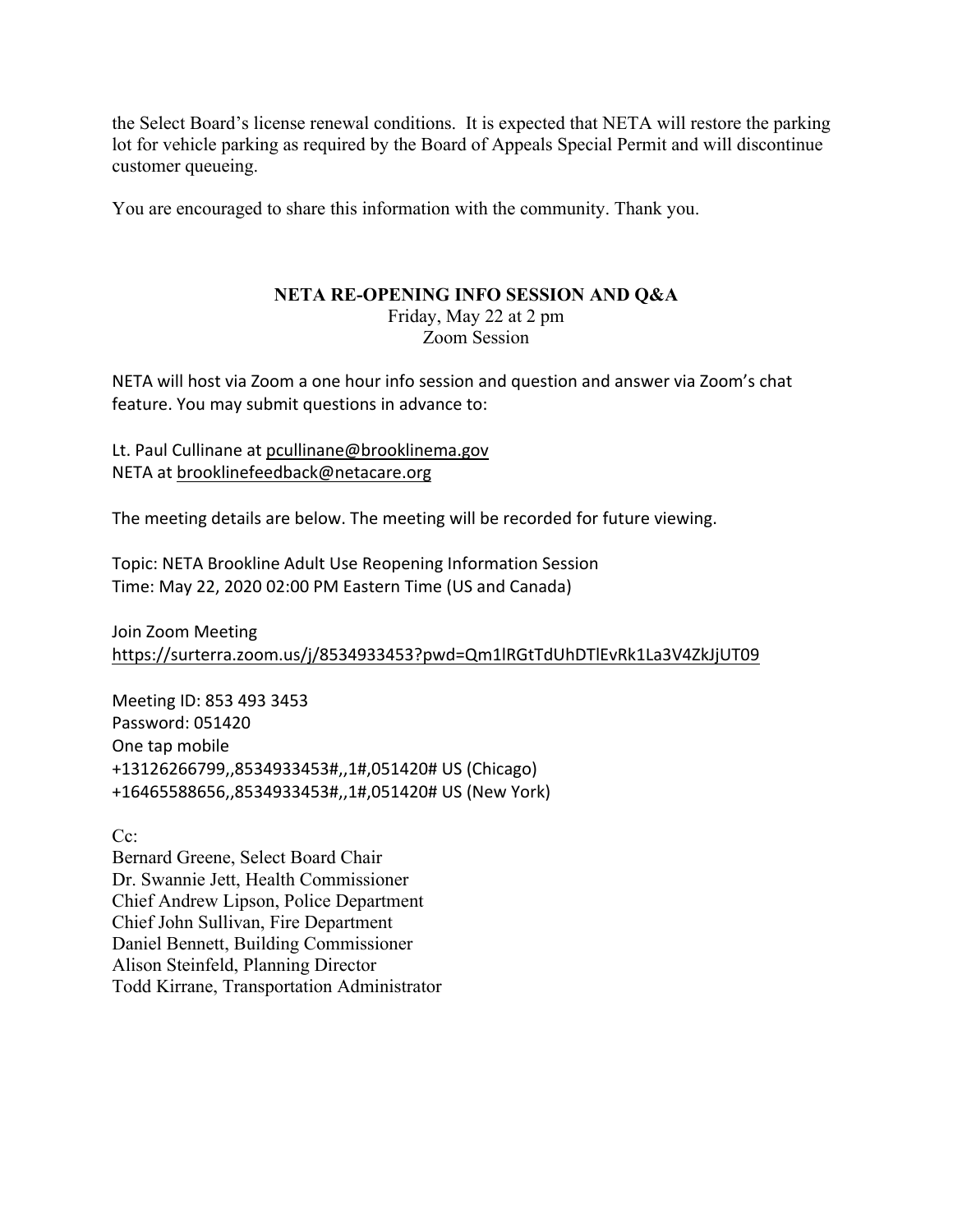## **DEPARTMENT OF PLANNING AND COMMUNITY DEVELOPMENT**

DRAFT Summary of NETA Phase 1 and Phase 2 Logistics 5/20/2020. (DRAFT SITE PLAN FOLLOWS)

The State's Reopening Requirements for businesses, including health and safety protocols, can be found at https://www.mass.gov/info-details/reopening-massachusetts.

|                                                                  | <b>PHASE 1</b><br>Start date: Tuesday May 26, 2020 (Town License prohibits sales on Memorial Day)<br>End date: June 8, 2020, unless State extends Phase 1                                                                                                                                                                                                                                                                                                                                                                                       |                                                                                                                                                                                                                                                                                                                                                                                                                                                                                                          |  |  |
|------------------------------------------------------------------|-------------------------------------------------------------------------------------------------------------------------------------------------------------------------------------------------------------------------------------------------------------------------------------------------------------------------------------------------------------------------------------------------------------------------------------------------------------------------------------------------------------------------------------------------|----------------------------------------------------------------------------------------------------------------------------------------------------------------------------------------------------------------------------------------------------------------------------------------------------------------------------------------------------------------------------------------------------------------------------------------------------------------------------------------------------------|--|--|
|                                                                  | Adult Use Curbside [on Site] Pick Up                                                                                                                                                                                                                                                                                                                                                                                                                                                                                                            | <b>Medical</b>                                                                                                                                                                                                                                                                                                                                                                                                                                                                                           |  |  |
| ٠<br>٠<br>٠<br>٠<br>٠<br>$\blacksquare$<br>٠<br>٠<br>٠<br>٠<br>٠ | Order ahead with scheduled pick-up period<br>No walk-ins<br>Customers do not enter building<br>No parking on site<br>ID checked at temporary gate in parking lot<br>NETA staffers outside the building will hold<br>handheld payment devices<br>No more than 10 customers in queue in lot<br>Product handed over at building's rear door.<br>Video camera required.<br>Rear egress would not be blocked<br>Third police detail added at pick up window<br>at rear door<br>6-foot separation lines would be indicated for<br>staff and customers | Reserve ahead with scheduled pick-up period<br>$\blacksquare$<br>No parking on site<br>$\blacksquare$<br>No walk-ins<br>$\blacksquare$<br>Medical patients enter vestibule and exit<br>$\blacksquare$<br>through Washington Street door<br>Home delivery to medical patients continues<br>$\blacksquare$<br>6-foot separation lines would be indicated for<br>$\blacksquare$<br>staff and customers<br>COVID-19 Procedures have been implemented<br>since March 10, 2020 and are updated as<br>required. |  |  |
|                                                                  | <b>PHASE 2</b>                                                                                                                                                                                                                                                                                                                                                                                                                                                                                                                                  |                                                                                                                                                                                                                                                                                                                                                                                                                                                                                                          |  |  |
|                                                                  |                                                                                                                                                                                                                                                                                                                                                                                                                                                                                                                                                 | Start Date: June 9, unless State delays date                                                                                                                                                                                                                                                                                                                                                                                                                                                             |  |  |
|                                                                  |                                                                                                                                                                                                                                                                                                                                                                                                                                                                                                                                                 | NETA still needs to comply with Site Plan Review per license conditions.                                                                                                                                                                                                                                                                                                                                                                                                                                 |  |  |
|                                                                  |                                                                                                                                                                                                                                                                                                                                                                                                                                                                                                                                                 | Select Board hearing date to be scheduled in June.                                                                                                                                                                                                                                                                                                                                                                                                                                                       |  |  |
|                                                                  | <b>Adult Use</b>                                                                                                                                                                                                                                                                                                                                                                                                                                                                                                                                | <b>Medical</b>                                                                                                                                                                                                                                                                                                                                                                                                                                                                                           |  |  |
|                                                                  | $\blacksquare$                                                                                                                                                                                                                                                                                                                                                                                                                                                                                                                                  | <b>Customers enter building</b>                                                                                                                                                                                                                                                                                                                                                                                                                                                                          |  |  |
|                                                                  | п                                                                                                                                                                                                                                                                                                                                                                                                                                                                                                                                               | Reserve ahead with specified pick-up period                                                                                                                                                                                                                                                                                                                                                                                                                                                              |  |  |
|                                                                  | ٠                                                                                                                                                                                                                                                                                                                                                                                                                                                                                                                                               | No walk-ins<br>6-foot separation lines for staff, customers                                                                                                                                                                                                                                                                                                                                                                                                                                              |  |  |
| ٠                                                                | Curbside pick-up ends                                                                                                                                                                                                                                                                                                                                                                                                                                                                                                                           | Parking on site for medical customers only<br>$\blacksquare$                                                                                                                                                                                                                                                                                                                                                                                                                                             |  |  |
| ٠<br>٠                                                           | No parking on site for AU customers<br>Satellite lots available for NETA customers                                                                                                                                                                                                                                                                                                                                                                                                                                                              | Home delivery continues<br>$\blacksquare$                                                                                                                                                                                                                                                                                                                                                                                                                                                                |  |  |